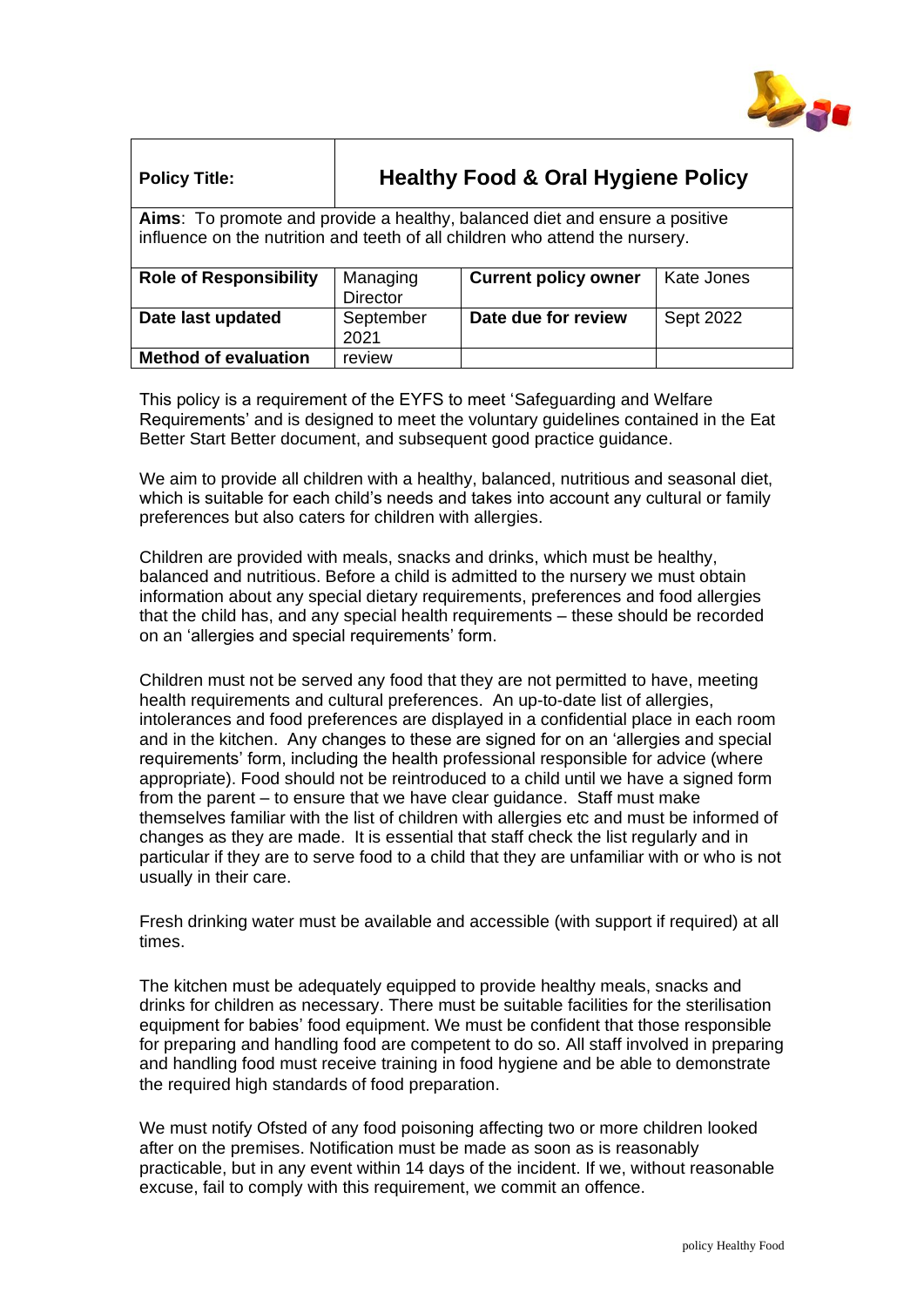

The nursery provides breakfast, mid-morning and mid-afternoon snack, 2-course lunch a 2-course tea and free access to water. We allow parents to provide their own healthy food.

Each full day at the nursery will include portions of the following;

Meat/eggs/fish/beans x 1 or 2 per day Vegetables & fruit x 5 per day Bread/potato/cereal/rice x 4 per day Milk/yogurt/cheese x 2 per day (or dairy free alternative)

We encourage any food from home to contain the same food-types.

Menus, including snacks, are displayed in advance for parents to see and must display details of allergens.

Staff observe and record on the nursery system, how much each child has eaten each day.

When we provide a major menu change, or provide food as part of the planned activities or special occasions we must ensure that we continue to provide a healthy diet and all allergens are considered to ensure that no child receives food they shouldn't.

If a child has a specific dietary requirement or a dislike a suitable alternative is offered containing the same food groups. We aim for this to look similar to the food eaten by the other children, wherever possible.

Meal and snack times are viewed as opportunities to share a lovely social occasion with the children. Children sit in groups with a familiar carer at mealtimes. If staff choose to sit with the children for their own meals or snacks, they must eat only healthy food in front of the children.

Children are encouraged to serve themselves and make their own choices at meal and snack times, wherever possible. Children should be encouraged to make choices to support a balanced diet (eg also select some vegetables).

Children are given appropriate cutlery for their age and stage of development.

Milk or water is served at snack and meal times.

We are registered with the local authority environmental health team and complete the 'food matters' procedures and any other subsequent program advised by the environmental health inspector.

Allergens are clearly indicated on the menu. Food which is not on the menu (eg brought in as a result of children's interests, birthday cake, party food, picnics) can be provided, once a 'Additional or other food risk assessment' form has been completed, which guides staff through the things to consider when providing 'non-standard' food.

The nursery has a separate area for the safe preparation of baby's feeds. Food and milk provided to babies must follow the current best practice guidelines.